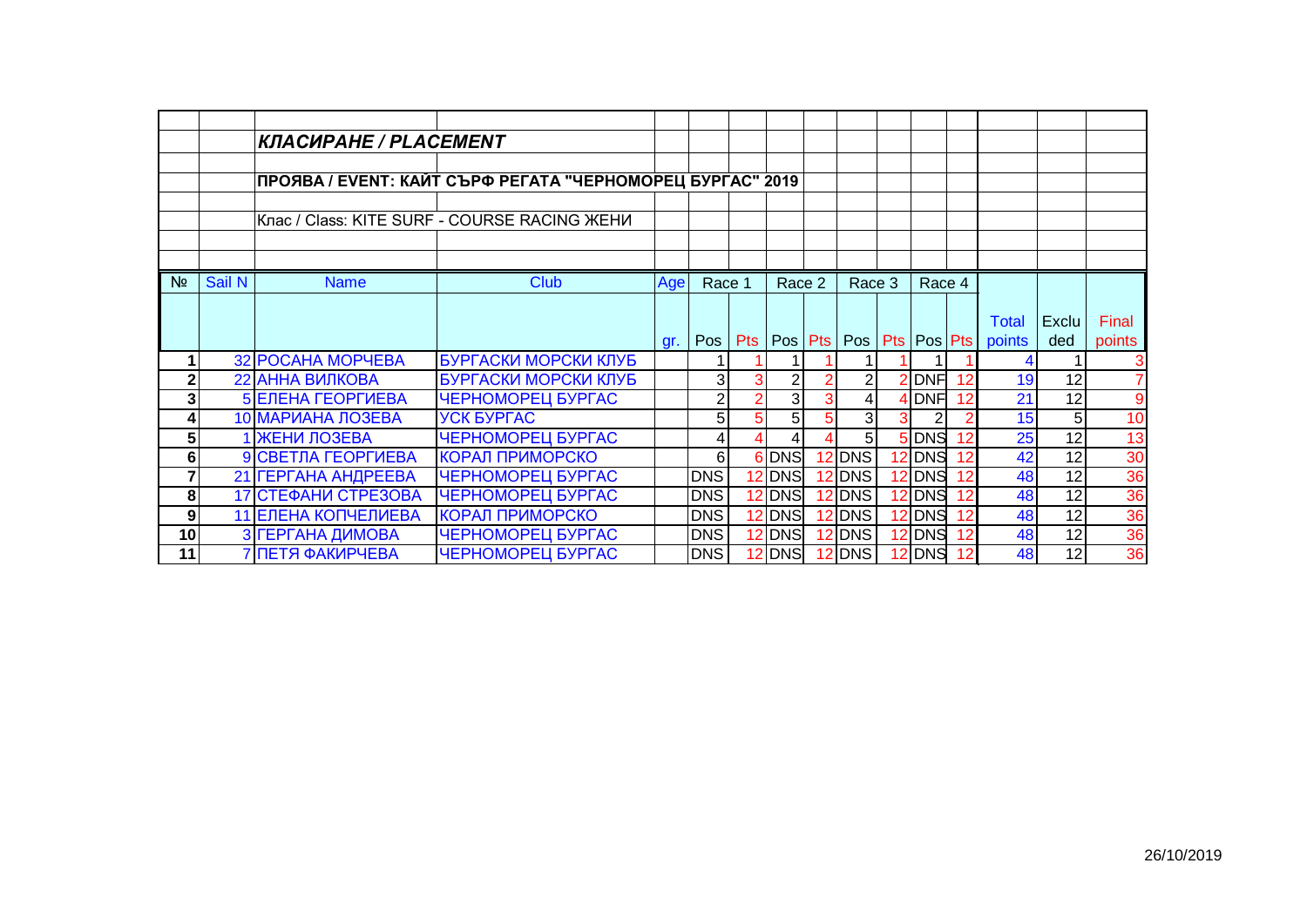|              |        | <b>КЛАСИРАНЕ / PLACEMENT</b>                              |                          |     |     |            |       |        |       |            |       |            |       |         |       |            |        |       |        |
|--------------|--------|-----------------------------------------------------------|--------------------------|-----|-----|------------|-------|--------|-------|------------|-------|------------|-------|---------|-------|------------|--------|-------|--------|
|              |        |                                                           |                          |     |     |            |       |        |       |            |       |            |       |         |       |            |        |       |        |
|              |        | ПРОЯВА / EVENT: КАЙТ СЪРФ РЕГАТА "ЧЕРНОМОРЕЦ БУРГАС" 2019 |                          |     |     |            |       |        |       |            |       |            |       |         |       |            |        |       |        |
|              |        |                                                           |                          |     |     |            |       |        |       |            |       |            |       |         |       |            |        |       |        |
|              |        | Клас / Class: KITE SURF - COURSE RACING STRAPLESS         |                          |     |     |            |       |        |       |            |       |            |       |         |       |            |        |       |        |
|              |        |                                                           |                          |     |     |            |       |        |       |            |       |            |       |         |       |            |        |       |        |
|              |        |                                                           |                          |     |     |            |       |        |       |            |       |            |       |         |       |            |        |       |        |
| Nº.          | Sail N | <b>Name</b>                                               | <b>Club</b>              | Age |     | Race 1     |       | Race 2 |       | Race 3     |       | Race 4     |       | Race 5  |       | Race 6     |        |       |        |
|              |        |                                                           |                          |     |     |            |       |        |       |            |       |            |       |         |       |            |        |       |        |
|              |        |                                                           |                          |     |     |            |       |        |       |            |       |            |       |         |       |            | Total  | Exclu | Final  |
|              |        |                                                           |                          | gr. | Pos | <b>Pts</b> | Pos   | Pts    | Pos   | <b>Pts</b> | Pos   | <b>Pts</b> |       | Pos Pts | Pos   | <b>Pts</b> | points | ded   | points |
|              |        | 6 ХРИСТО ДИМОВ                                            | ЧЕРНОМОРЕЦ БС            |     |     | 5          |       |        |       |            |       |            |       |         |       |            |        |       |        |
| $\mathbf{2}$ |        | 70 ДЕЯН ИВАНОВ                                            | <b><i>YCK EYPFAC</i></b> |     |     |            |       |        |       |            |       |            |       | з.      |       |            |        |       | 9      |
| 3            |        | 55 ПАВЛИН ГЕОРГИЕВ                                        | ЧЕРНОМОРЕЦ БС            |     |     |            |       |        |       |            | 3 DNF | 61         |       |         | 2 DNF |            | 21     | 6     | 15     |
| 4            |        | 47 ЖИВКО ФАКИРЧЕВ                                         | ЧЕРНОМОРЕЦ БС            |     |     |            | 2 DNF |        | 6 DNS | 61         | 3I    |            | 3 DNS |         | 6 DNS |            | 29     | 61    | 23     |
| 5.           |        | <b>54 ПЕТЪР МОРЧЕВ</b>                                    | <b>BMK</b>               |     |     |            | 4 DNF |        | 6 DNS |            | 6 DNS |            | 6 DNS |         | 6 DNS |            | 34     | 61    | 28     |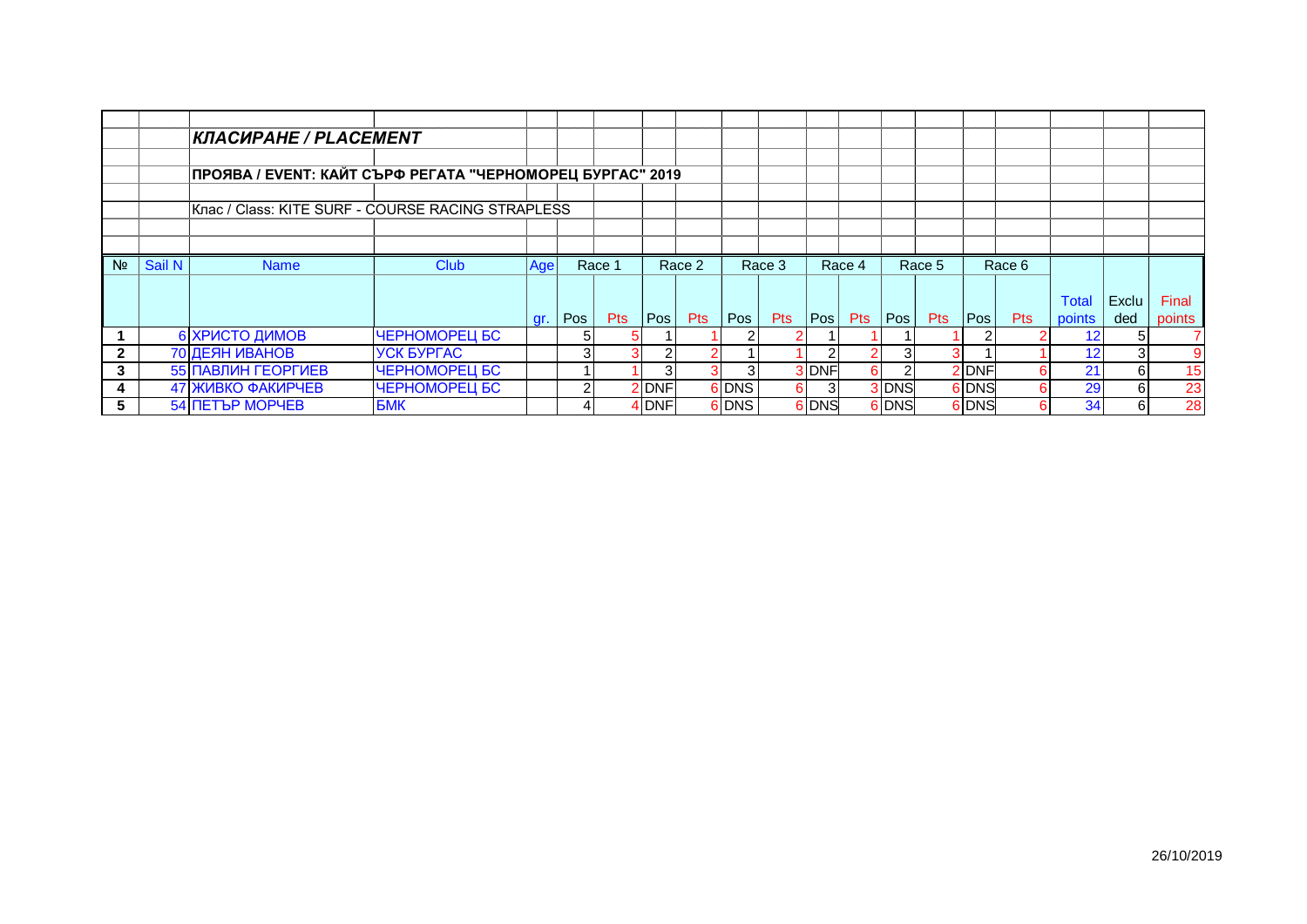|                 |        | КЛАСИРАНЕ / PLACEMENT   |                                                           |     |                  |    |                 |                |                                               |                 |                |                |                |   |                |     |                 |                 |        |
|-----------------|--------|-------------------------|-----------------------------------------------------------|-----|------------------|----|-----------------|----------------|-----------------------------------------------|-----------------|----------------|----------------|----------------|---|----------------|-----|-----------------|-----------------|--------|
|                 |        |                         |                                                           |     |                  |    |                 |                |                                               |                 |                |                |                |   |                |     |                 |                 |        |
|                 |        |                         | ПРОЯВА / EVENT: КАЙТ СЪРФ РЕГАТА "ЧЕРНОМОРЕЦ БУРГАС" 2019 |     |                  |    |                 |                |                                               |                 |                |                |                |   |                |     |                 |                 |        |
|                 |        |                         |                                                           |     |                  |    |                 |                |                                               |                 |                |                |                |   |                |     |                 |                 |        |
|                 |        |                         | Клас / Class: KITE SURF - COURSE RACING - MAN - TWIN TIP  |     |                  |    |                 |                |                                               |                 |                |                |                |   |                |     |                 |                 |        |
|                 |        |                         |                                                           |     |                  |    |                 |                |                                               |                 |                |                |                |   |                |     |                 |                 |        |
|                 |        |                         |                                                           |     |                  |    |                 |                |                                               |                 |                |                |                |   |                |     |                 |                 |        |
| N <sub>2</sub>  | Sail N | <b>Name</b>             | <b>Club</b>                                               | e   | Race 1           |    | Race 2          |                | Race 3                                        |                 | Race 4         |                | Race 5         |   | Race 6         |     |                 |                 |        |
|                 |        |                         |                                                           |     |                  |    |                 |                |                                               |                 |                |                |                |   |                |     |                 |                 |        |
|                 |        |                         |                                                           |     |                  |    |                 |                |                                               |                 |                |                |                |   |                |     | <b>Total</b>    | Exclu           | Final  |
|                 |        |                         |                                                           | gr. | Pos              |    | Pts   Pos   Pts |                | Pos   Pts   Pos   Pts   Pos   Pts   Pos   Pts |                 |                |                |                |   |                |     | points          | ded             | points |
| 1               |        | 23 ДАРЕН РАДЕВ          | ЧЕРНОМОРЕЦ БУРГАС                                         |     |                  |    | $\overline{2}$  | $\overline{2}$ | $\overline{2}$                                | $\overline{2}$  |                |                |                |   | 4              |     | 11              | 4               | 7      |
| $\mathbf{2}$    |        | 44 АЛЕКСАНДЪР СИДОРЕНКО | ЧЕРНОМОРЕЦ БУРГАС                                         |     | 4                | Δ  | 5               | 5              | 4                                             |                 | 5 <sup>5</sup> | 5              | $\overline{2}$ |   |                |     | $\overline{21}$ | 5 <sup>1</sup>  | 16     |
| 3               |        | 11 АЛЕКСАНДЪР ТАНЕВ     | БУРГАСКИ МОРСКИ КЛУБ                                      |     | $\overline{2}$   | 2  | 3               | 3              | 11                                            | 11              | $\overline{2}$ | $\overline{2}$ | 8 <sup>1</sup> | 8 |                |     | 33              | 11              | 22     |
| 4               |        | <b>37 ПЕТЪР БАБЕВ</b>   | <b>ЧЕРНОМОРЕЦ БУРГАС</b>                                  |     | $\overline{5}$   | 5  | 8               | 8              | 6                                             | 6               | 8 <sup>1</sup> | 8              | 6 <sup>1</sup> |   | 3              |     | 36              | 8 <sup>1</sup>  | 28     |
| 5               |        | 53 ЕМИЛ АТ.КР.          | ЧЕРНОМОРЕЦ БУРГАС                                         |     | 10               | 10 | 9               | 9              | 8                                             | 8               | 6              | 6              | $\overline{3}$ |   | 2              |     | 38              | 10 <sup>1</sup> | 28     |
| 6               |        | 21 ЖЕЧО МАВРОДИНОВ      | БУРГАСКИ МОРСКИ КЛУБ                                      |     | 11               | 11 |                 |                |                                               |                 | دى             |                | 3 DNS          |   | 16 DNS         | 16  | 48              | 16              | 32     |
| $\overline{7}$  |        | 17 МИХАИЛ МИЛЕВ         | ЧЕРНОМОРЕЦ БУРГАС                                         |     | $\overline{7}$   | 7  | 11              | 11             | $\overline{7}$                                | $\overline{7}$  | $\overline{7}$ | $\overline{7}$ | $\overline{7}$ |   | 5 <sup>1</sup> |     | 44              | $\overline{11}$ | 33     |
| 8               |        | 2 СТАНИМИР КОПЧЕЛИЕВ    | <b>КОРАЛ ПРИМОРСКО</b>                                    |     | $\overline{9}$   | 9  | 12              |                | $12$ DNS                                      | 16              | 9              | 9              | 5 <sup>1</sup> | 5 | 6              |     | 57              | 16              | 41     |
| 9               |        | 13 ЯНИ ГРОЗЕВ           | ЧЕРНОМОРЕЦ БУРГАС                                         |     | $\overline{3}$   |    | 4               |                | 5 <sup>1</sup>                                |                 | 5 DNS          |                | $16$ DNS       |   | 16 DNS         | 16  | 60              | 16              | 44     |
| 10              |        | 35 ДИМИТЪР НИКОВ        | ЧЕРНОМОРЕЦ БУРГАС                                         |     | <b>DNS</b>       |    | 16 DNS          |                | $16$ DNS                                      | 15              | $\overline{4}$ | Δ              | 4              |   | 8              |     | 63              | 16              | 47     |
| 11              |        | 24 ТЕОДОСИ ЧОЛАКОВ      | ЧЕРНОМОРЕЦ БУРГАС                                         |     | $6 \overline{6}$ | 6  | $\overline{7}$  | $\overline{7}$ | $\overline{3}$                                |                 |                |                | 3DNF 16DNS     |   | 16 DNS         | 16  | 64              | 16              | 48     |
| 12              |        | 15 АРАМ ХОВСЕПЯН        | ЧЕРНОМОРЕЦ БУРГАС                                         |     | 12               | 12 | 6               | 6              | 9                                             |                 | 9 DNF          |                | $16$ DNS       |   | 16 DNS         | 16  | 75              | 16              | 59     |
| $\overline{13}$ |        | 46 МИХАИЛ КОЛИБАРОВ     | ЧЕРНОМОРЕЦ БУРГАС                                         |     | $\overline{8}$   | 8  | 10              | 10             | 10                                            |                 | 10 DNF         |                | 16 DNS         |   | 16 DNS         | 16  | 76              | 16              | 60     |
| 14              |        | 68 ИВО ИВАНОВ           | ЧЕРНОМОРЕЦ БУРГАС                                         |     | 13               | 13 | 13              | 13             | 12                                            | 12 <sub>2</sub> |                |                | 10 10 DNS      |   | $16$ DNS       | -16 | 80              | 16              | 64     |
| $\overline{15}$ |        | <b>30 МАРИО ИВАНОВ</b>  | ЧЕРНОМОРЕЦ БУРГАС                                         |     | <b>DNS</b>       |    | 16 DNS          |                | $16$ DNS                                      | 16              | $11$ 11        |                | 9              |   | $9$ DNF        | 16  | 84              | 16              | 68     |
|                 |        |                         |                                                           |     |                  |    |                 |                |                                               |                 |                |                |                |   |                |     |                 |                 |        |
|                 |        |                         |                                                           |     |                  |    |                 |                |                                               |                 |                |                |                |   |                |     |                 |                 |        |
|                 |        |                         |                                                           |     |                  |    |                 |                |                                               |                 |                |                |                |   |                |     | ГЛАВЕН СЪДИЯ:   |                 |        |
|                 |        |                         |                                                           |     |                  |    |                 |                |                                               |                 |                |                |                |   |                |     |                 |                 |        |
|                 |        | <b>БУРГАС</b>           |                                                           |     |                  |    |                 |                |                                               |                 |                |                |                |   |                |     |                 |                 |        |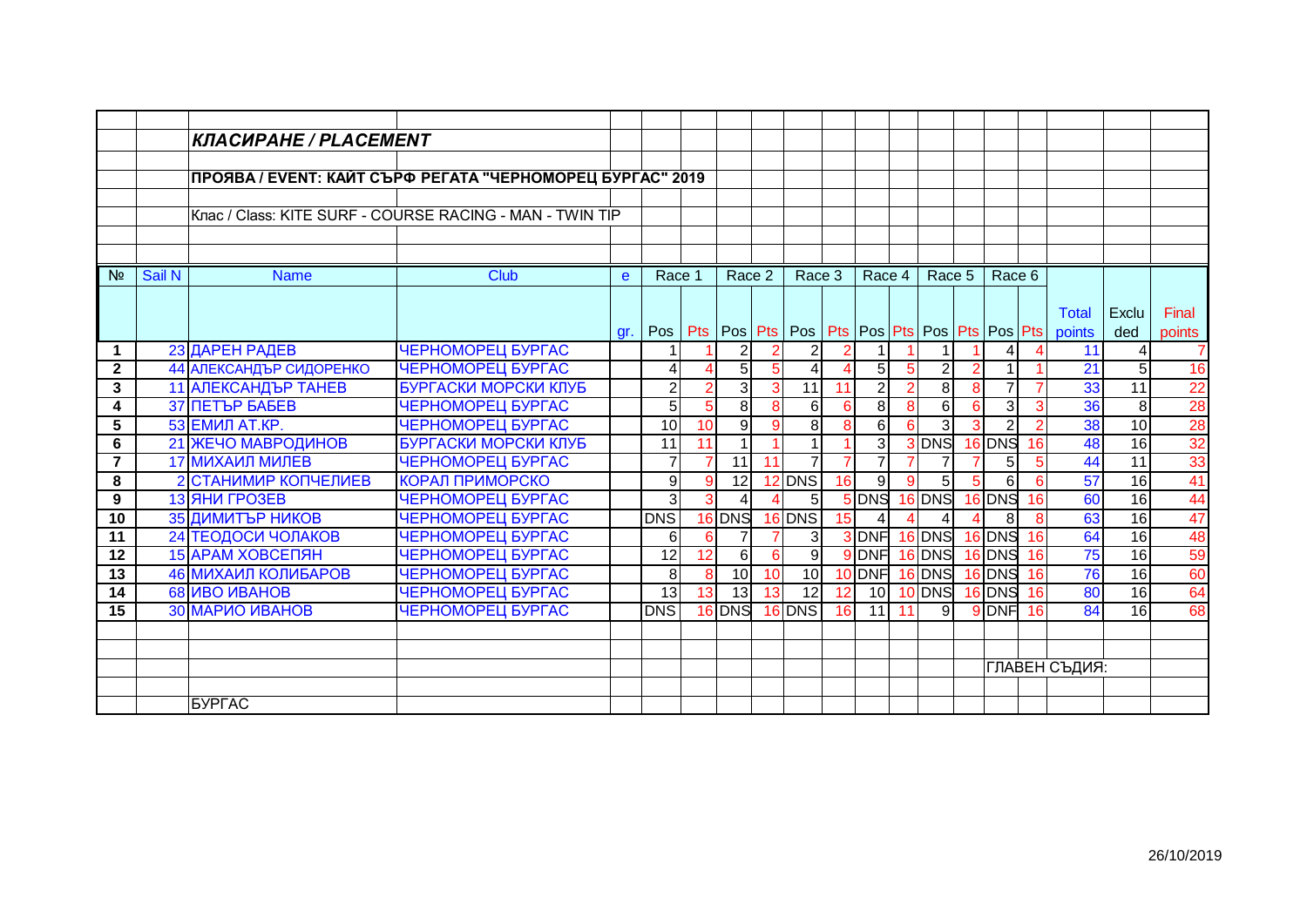|                 |        | <b>КЛАСИРАНЕ / PLACEMENT</b>                              |                        |                     |                |    |                |                |    |          |        |    |                                                                    |              |                 |
|-----------------|--------|-----------------------------------------------------------|------------------------|---------------------|----------------|----|----------------|----------------|----|----------|--------|----|--------------------------------------------------------------------|--------------|-----------------|
|                 |        |                                                           |                        |                     |                |    |                |                |    |          |        |    |                                                                    |              |                 |
|                 |        | ПРОЯВА / EVENT: КАЙТ СЪРФ РЕГАТА "ЧЕРНОМОРЕЦ БУРГАС" 2019 |                        |                     |                |    |                |                |    |          |        |    |                                                                    |              |                 |
|                 |        |                                                           |                        |                     |                |    |                |                |    |          |        |    |                                                                    |              |                 |
|                 |        | Клас / Class: KITE SURF - HYDROFOIL-FREERIDE              |                        |                     |                |    |                |                |    |          |        |    |                                                                    |              |                 |
|                 |        |                                                           |                        |                     |                |    |                |                |    |          |        |    |                                                                    |              |                 |
|                 |        |                                                           |                        |                     |                |    |                |                |    |          |        |    |                                                                    |              |                 |
| N <sub>2</sub>  | Sail N | <b>Name</b>                                               | <b>Club</b>            | Age                 | Race 1         |    | Race 2         | Race 3         |    | Race $4$ | Race 5 |    |                                                                    |              |                 |
|                 |        |                                                           |                        |                     |                |    |                |                |    |          |        |    |                                                                    |              |                 |
|                 |        |                                                           |                        |                     |                |    |                |                |    |          |        |    | <b>Total</b>                                                       | <b>Exclu</b> | Final           |
|                 |        |                                                           |                        | gr.                 |                |    |                |                |    |          |        |    | Pos   Pts   Pos   Pts   Pos   Pts   Pos   Pts   Pos   Pts   points | ded          | points          |
|                 |        | <b>8 КРИСТАЛИН КАРАЦОНЕВ</b>                              | БУРГАСКИ МОРСКИ КЛУБ   | <b>FREERIDE</b>     | 2              |    |                | 21             | 2  | 31       | 3      |    | 14                                                                 |              | 10              |
| $\mathbf{2}$    |        | 101 ВАЛЕНТИН ГАЙДАРДЖИЕВ                                  | ЧЕРНОМОРЕЦ БУРГАС      | <b>FREERIDE</b>     | 4              |    | 3 <sup>1</sup> | 3UFD           | 12 |          |        |    | 23                                                                 | 12           | 11              |
| 3               |        | <b>37 ПЕТЪР БАБЕВ</b>                                     | ЧЕРНОМОРЕЦ БУРГАС      | <b>FREERIDE DNS</b> |                | 12 |                | 5 <sub>l</sub> | 5  | 8        | 6      |    | 32                                                                 | 12           | 20              |
|                 |        | 25 МАРТИН МАРИНОВ                                         | <b>КОРАЛ ПРИМОРСКО</b> | <b>FREERIDE</b>     | 8              | 8  | $\overline{7}$ | 61             | 6  | 6        | 6 DNS  |    | 39                                                                 | 12           | 27              |
| $5\phantom{.0}$ |        | <b>59 PYMEH NETPOB</b>                                    | ЛАЗУР ВАРНА            | <b>FREERIDE</b>     | 9              |    | $\overline{2}$ | 2UFD           | 12 |          | DNF    |    | 42                                                                 | 12           | $\frac{30}{39}$ |
| 6               |        | <b>50 CUMEOH ATAHACOB</b>                                 | БУРГАСКИ МОРСКИ КЛУБ   | <b>FREERIDE</b>     | 3 <sup>l</sup> |    | 3 DNS          | $12$ DNS       |    | 12 DNS   | 12 DNS | 12 | 51                                                                 | 12           |                 |
|                 |        | 44 АЛЕКСАНДЪР СИДОРЕНКО                                   | ЧЕРНОМОРЕЦ БУРГАС      | <b>FREERIDE</b>     | 6              |    | 6 DNS          | $12$ DNS       |    | $12$ DNS | 12 DNS |    | 54                                                                 | 12           | 42              |
|                 |        |                                                           |                        |                     |                |    |                |                |    |          |        |    |                                                                    |              |                 |
|                 |        |                                                           |                        |                     |                |    |                |                |    |          |        |    |                                                                    |              |                 |
|                 |        |                                                           |                        |                     |                |    |                |                |    |          |        |    |                                                                    |              |                 |
|                 |        | <b>БУРГАС</b>                                             |                        |                     |                |    |                |                |    |          |        |    |                                                                    |              |                 |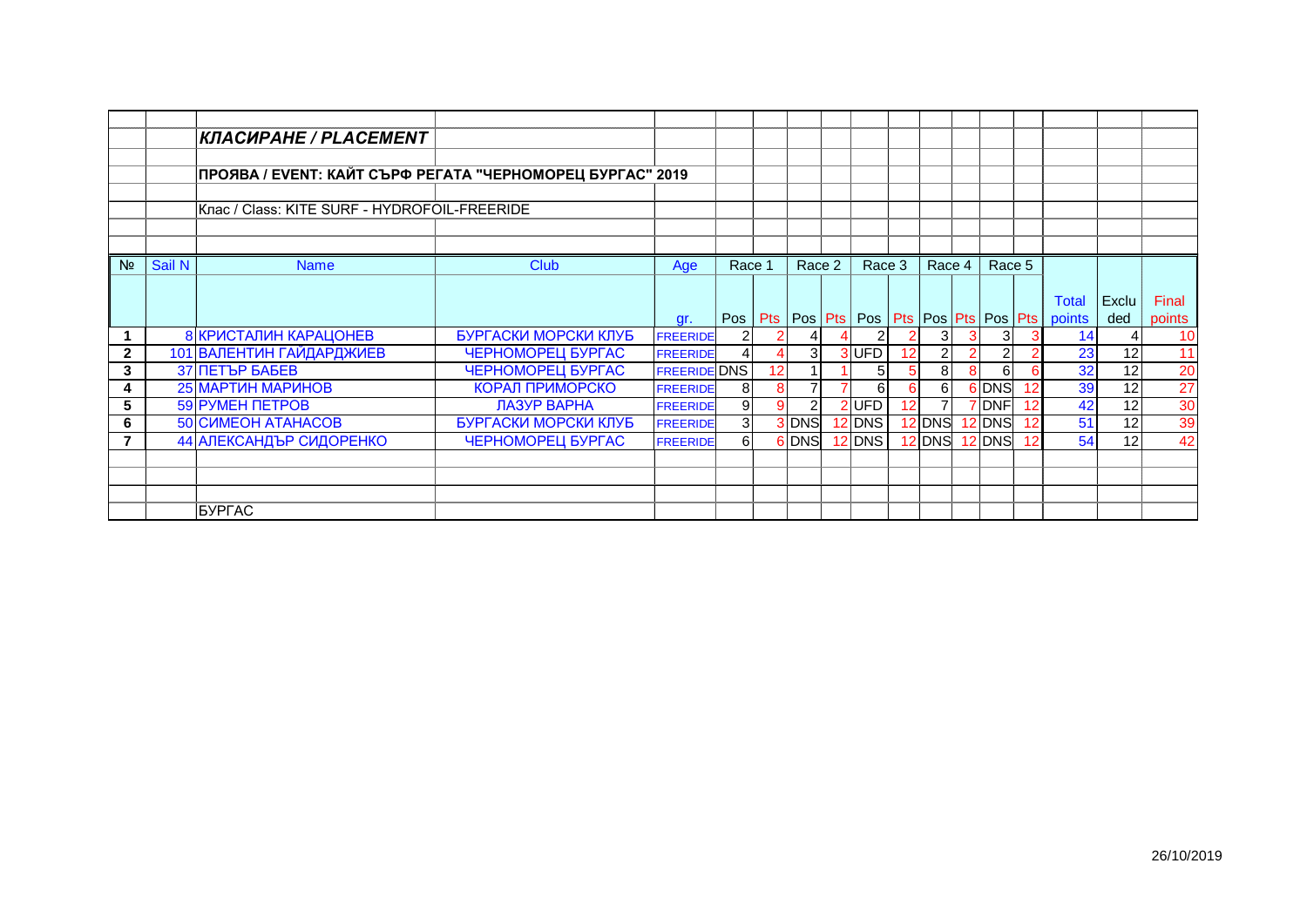|                |        | <b>КЛАСИРАНЕ / PLACEMENT</b>                              |                      |             |        |                |                 |          |   |               |        |    |                                                                                    |                |                 |
|----------------|--------|-----------------------------------------------------------|----------------------|-------------|--------|----------------|-----------------|----------|---|---------------|--------|----|------------------------------------------------------------------------------------|----------------|-----------------|
|                |        |                                                           |                      |             |        |                |                 |          |   |               |        |    |                                                                                    |                |                 |
|                |        | ПРОЯВА / EVENT: КАЙТ СЪРФ РЕГАТА "ЧЕРНОМОРЕЦ БУРГАС" 2019 |                      |             |        |                |                 |          |   |               |        |    |                                                                                    |                |                 |
|                |        | Клас / Class: KITE SURF - HYDROFOIL - RACE                |                      |             |        |                |                 |          |   |               |        |    |                                                                                    |                |                 |
|                |        |                                                           |                      |             |        |                |                 |          |   |               |        |    |                                                                                    |                |                 |
| N <sub>2</sub> | Sail N | <b>Name</b>                                               | <b>Club</b>          | Age         | Race 1 | Race 2         |                 | Race 3   |   | Race $4 \mid$ | Race 5 |    |                                                                                    |                |                 |
|                |        |                                                           |                      | gr.         |        |                |                 |          |   |               |        |    | <b>Total</b><br>Pos   Pts   Pos   Pts   Pos   Pts   Pos   Pts   Pos   Pts   points | Exclu<br>ded   | Final<br>points |
|                |        | 33 АЛЕКСАНДЪР КАРАМАНОЛЕВ                                 | БУРГАСКИ МОРСКИ КЛУБ | <b>RACE</b> |        | I DNS          | 12 <sup>1</sup> |          |   |               |        |    | 16I                                                                                | 12             | 4               |
| $\mathbf{2}$   |        | 14 ЕМИЛ КАЙКАМДЖОЗОВ                                      | ЛАЗУР ВАРНА          | <b>RACE</b> | 5      | 5 <sub>l</sub> |                 |          |   |               |        |    | 22                                                                                 | 51             | 17              |
| 3              |        | 48 МАКСИМ ШЕЛКОВНИКОВ                                     | ЧЕРНОМОРЕЦ БУРГАС    | <b>RACE</b> |        | 6              |                 | 31       | 3 | 5             | 5      |    | 26                                                                                 | $\overline{7}$ | 19              |
| 4              |        | 49 ИВАН КОСТАДИНОВ                                        | <b>СЕРЕКО ЦАРЕВО</b> | <b>RACE</b> | 10     | 10 DNS         |                 | $12$ DNS |   | 12 DNS        | 12 DNS | 12 | 58                                                                                 | 12             | 46              |
|                |        |                                                           |                      |             |        |                |                 |          |   |               |        |    |                                                                                    |                |                 |
|                |        |                                                           |                      |             |        |                |                 |          |   |               |        |    |                                                                                    |                |                 |
|                |        |                                                           |                      |             |        |                |                 |          |   |               |        |    |                                                                                    |                |                 |
|                |        | <b>BYPFAC</b>                                             |                      |             |        |                |                 |          |   |               |        |    |                                                                                    |                |                 |